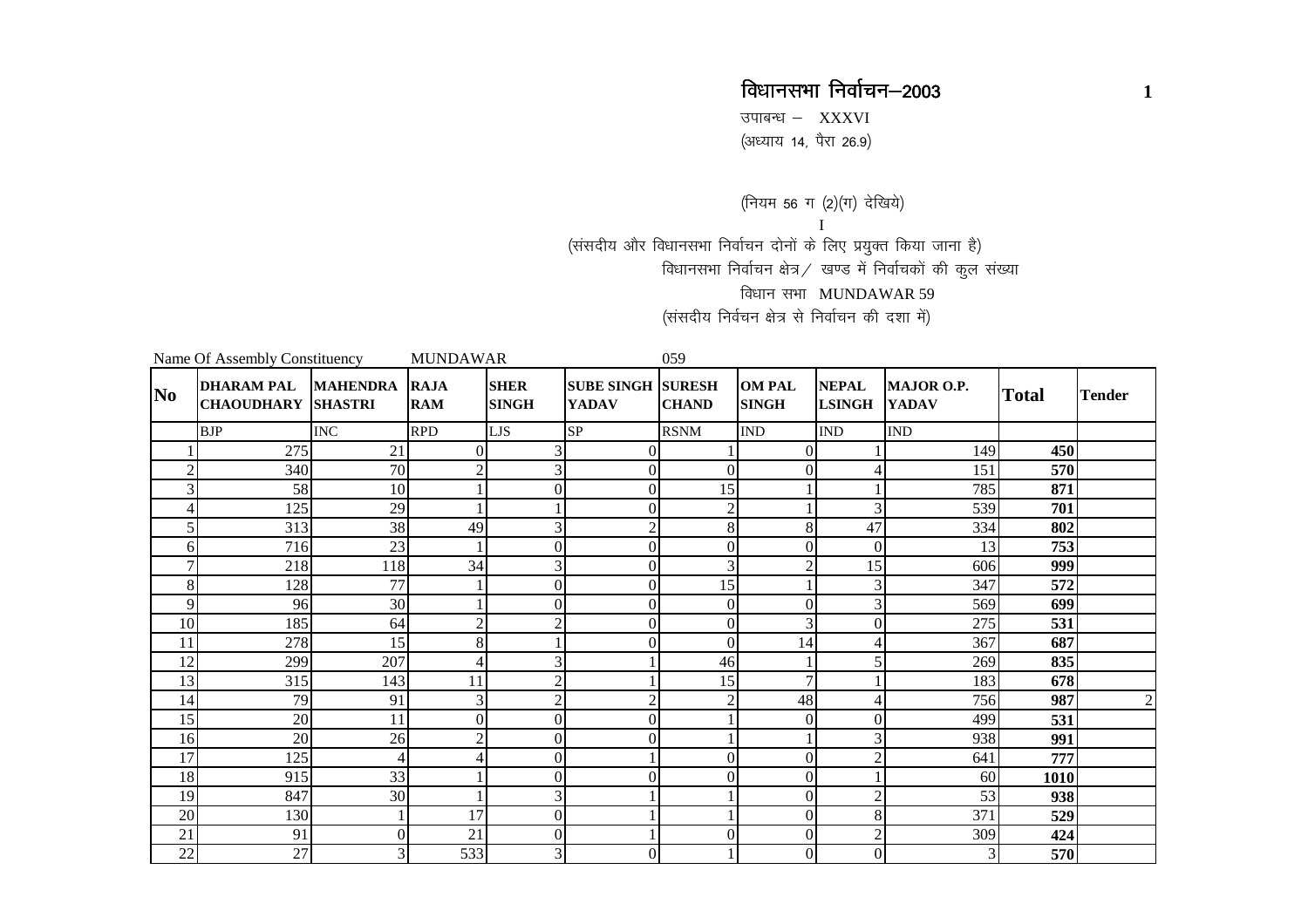| N <sub>0</sub>  | DHARAM PAL MAHENDRA RAJA<br><b>CHAOUDHARY SHASTRI</b> |                             | <b>RAM</b>       | <b>SHER</b><br><b>SINGH</b> | <b>SUBE SINGH SURESH</b><br><b>YADAV</b> | <b>CHAND</b>            | <b>OM PAL</b><br><b>SINGH</b> | <b>NEPAL</b><br><b>LSINGH</b> | MAJOR O.P.<br><b>YADAV</b> | <b>Total</b> | <b>Tender</b> |
|-----------------|-------------------------------------------------------|-----------------------------|------------------|-----------------------------|------------------------------------------|-------------------------|-------------------------------|-------------------------------|----------------------------|--------------|---------------|
|                 | <b>BJP</b>                                            | <b>INC</b>                  | <b>RPD</b>       | <b>LJS</b>                  | SP                                       | <b>RSNM</b>             | <b>IND</b>                    | <b>IND</b>                    | <b>IND</b>                 |              |               |
| 23              | 37                                                    | $\sqrt{5}$                  | 237              | $\overline{4}$              | $\overline{0}$                           | $\overline{0}$          | $\mathbf{0}$                  | $\overline{0}$                | 385                        | 668          |               |
| 24              | 6                                                     | $\overline{0}$              | $\boldsymbol{0}$ | $\mathbf{0}$                | $\mathbf{0}$                             | $\overline{0}$          | $\overline{0}$                | $\overline{\mathbf{3}}$       | 1316                       | 1325         |               |
| $\overline{25}$ | $\overline{274}$                                      | 165                         | $\mathbf{1}$     | $\overline{12}$             | $\mathbf{1}$                             | $\overline{0}$          | 6                             | $\mathbf{1}$                  | $\overline{52}$            | 512          |               |
| 26              | 602                                                   | 27                          | $\mathbf{1}$     | $8\,$                       | $\overline{2}$                           | $\overline{7}$          | $\overline{0}$                | $\overline{0}$                | 12                         | 659          |               |
| 27              | 657                                                   | 81                          | $\overline{4}$   | $\mathbf{1}$                | $\mathbf{0}$                             | $\overline{7}$          | $\overline{4}$                | $\overline{3}$                | 43                         | 800          |               |
| 28              | 215                                                   | 9                           | 26               | $\sqrt{2}$                  | 3                                        | $\mathfrak{Z}$          | $\mathbf{1}$                  | $\overline{0}$                | 303                        | 562          |               |
| 29              | 394                                                   | 55                          | $\mathbf{1}$     | $\mathbf{0}$                | $\mathbf{0}$                             | $\mathbf{0}$            | $\theta$                      | $\overline{0}$                | $\overline{c}$             | 452          |               |
| 30              | 508                                                   | 28                          | $\boldsymbol{0}$ | $\mathbf{1}$                | $\overline{0}$                           | 10                      | $\overline{0}$                | $\overline{3}$                | $\mathfrak{Z}$             | 553          |               |
| 31              | 583                                                   | 50                          | $\mathbf{1}$     | $\mathbf{1}$                | $\mathbf{1}$                             | 20                      | $\boldsymbol{0}$              | $\overline{0}$                | 36                         | 692          |               |
| 32              | 604                                                   | 218                         | 12               | $\overline{2}$              | 1                                        | $\overline{22}$         | $\overline{2}$                | $\overline{5}$                | 62                         | 928          |               |
| 33              | 125                                                   | 3                           | 9                | $\mathbf{1}$                | $\boldsymbol{0}$                         | 6                       | $\overline{0}$                | 6                             | 518                        | 668          |               |
| 34              | 291                                                   | 292                         | $\overline{4}$   | $\mathbf{0}$                | $\mathbf{1}$                             | 19                      | 6                             | $\mathbf{1}$                  | 24                         | 638          |               |
| $\overline{35}$ | 253                                                   | 278                         | $\overline{15}$  | 5                           | 6                                        | $8\,$                   | 11                            | 9                             | 146                        | 731          |               |
| 36              | 658                                                   | 86                          | $\mathbf{1}$     | 3                           | 1                                        | 5                       | $\overline{c}$                | $\overline{7}$                | 161                        | 924          |               |
| 37              | 451                                                   | 153                         | $\sqrt{2}$       | $\mathbf{1}$                | 3                                        | 9                       | 5                             | $\overline{c}$                | 106                        | 732          |               |
| 38              | 90                                                    | 11                          | $\,8\,$          | $\boldsymbol{0}$            | $\sqrt{2}$                               | 3                       | $\boldsymbol{0}$              | $\overline{0}$                | 735                        | 849          |               |
| 39              | 416                                                   | 26                          | $\boldsymbol{0}$ | $\overline{4}$              | $\boldsymbol{0}$                         | $\boldsymbol{0}$        | $\boldsymbol{0}$              | $\overline{0}$                | 26                         | 472          |               |
| $\overline{40}$ | 575                                                   | $\overline{92}$             | 6                | $\mathbf{0}$                | $\overline{2}$                           | $\overline{10}$         | $\overline{0}$                | $\mathbf{1}$                  | 93                         | 779          |               |
| 41              | 46                                                    | $8\phantom{.}$              | $\overline{25}$  | $\overline{0}$              | $\overline{2}$                           | $\overline{2}$          | $\overline{3}$                | 1                             | $\overline{915}$           | 1002         |               |
| $\overline{42}$ | $\overline{217}$                                      | 9                           | 51               | $\mathbf{1}$                | $\sqrt{2}$                               | 5                       | $\overline{4}$                | $\overline{4}$                | 424                        | 717          |               |
| 43              | 80                                                    | 24                          | 24               | $\overline{0}$              | $\overline{2}$                           | $\boldsymbol{0}$        | 23                            | $\mathbf{1}$                  | 305                        | 459          |               |
| 44              | $\overline{21}$                                       | $\mathbf{1}$                | $\boldsymbol{0}$ | $\mathbf{0}$                | $\overline{5}$                           | $\overline{4}$          | 491                           | $\overline{0}$                | $\mathfrak{Z}$             | 525          |               |
| $\overline{45}$ | 140                                                   | $\overline{23}$             | $\overline{4}$   | $\mathbf{1}$                | $\overline{3}$                           | $\overline{3}$          | $\overline{17}$               | $\overline{0}$                | 399                        | 590          |               |
| 46              | 44                                                    | $\overline{24}$             | 214              | 3                           | $\mathbf{1}$                             | $\sqrt{6}$              | 9                             | $\overline{2}$                | 411                        | 714          |               |
| 47              | $\overline{54}$                                       | 15                          | 81               | $\boldsymbol{0}$            | $\tau$                                   | $\mathbf{1}$            | 11                            | $\overline{5}$                | 359                        | 533          |               |
| 48              | 128                                                   | 102                         | 41               | $\overline{3}$              | 3                                        | 1                       | 11                            | $\overline{4}$                | 370                        | 663          |               |
| 49              | $\overline{35}$                                       | $\mathbf{1}$                | 5                | $\mathbf{0}$                | $\overline{4}$                           | $\mathbf{0}$            | $\overline{4}$                | $\overline{0}$                | 586                        | 635          |               |
| $\overline{50}$ | $\overline{33}$                                       | 3                           | 615              | $\overline{17}$             | 4                                        | 11                      | 6                             | $\overline{3}$                | 199                        | 891          |               |
| $\overline{51}$ | 429                                                   | 16                          | 16               | $\overline{0}$              | $\mathbf{0}$                             | 3                       | $\overline{0}$                | $\overline{0}$                | 186                        | 650          |               |
| 52              | 690                                                   | 51                          | $\boldsymbol{0}$ | 6                           | $\overline{2}$                           | 1                       | $\mathbf{0}$                  | $\overline{5}$                | 19                         | 774          | $\mathbf{1}$  |
| $\overline{53}$ | 638                                                   | 179                         | 8                | $\overline{57}$             | $\overline{10}$                          | $\overline{\mathbf{3}}$ | 14                            | $\overline{0}$                | 8                          | 917          |               |
| 54              | 62                                                    | 32                          | 187              | 5                           | $\mathfrak{Z}$                           | 12                      | 8                             | 11                            | 488                        | 808          |               |
| $\overline{55}$ | 46                                                    | 25                          | 26               | $\overline{2}$              | $\mathbf{1}$                             | 1                       | $\overline{2}$                | 6                             | 500                        | 609          |               |
| 56              | 45                                                    | $\ensuremath{\mathfrak{Z}}$ | 18               | $\boldsymbol{2}$            | $\overline{0}$                           | $\overline{0}$          | $\overline{17}$               | $\mathbf{1}$                  | 717                        | 803          |               |
| 57              | 8                                                     | 8                           | 23               | $\mathbf{0}$                | $\mathbf{0}$                             | $\mathfrak{Z}$          |                               | $\mathbf{0}$                  | 819                        | 862          |               |
| 58              | 546                                                   | 142                         | $\mathfrak{Z}$   | $\mathbf{1}$                | $\overline{4}$                           | $\overline{4}$          | $\overline{c}$                | 5                             | 22                         | 729          |               |
| $\overline{59}$ | 685                                                   | 265                         | $\overline{7}$   | $\boldsymbol{0}$            | $\boldsymbol{0}$                         |                         | $\boldsymbol{0}$              | $\overline{0}$                | 5                          | 963          |               |
| 60              | 398                                                   | 164                         | $\overline{2}$   | $\mathbf{1}$                | $\overline{0}$                           | $8\,$                   | $\overline{0}$                | $\overline{3}$                | 28                         | 604          |               |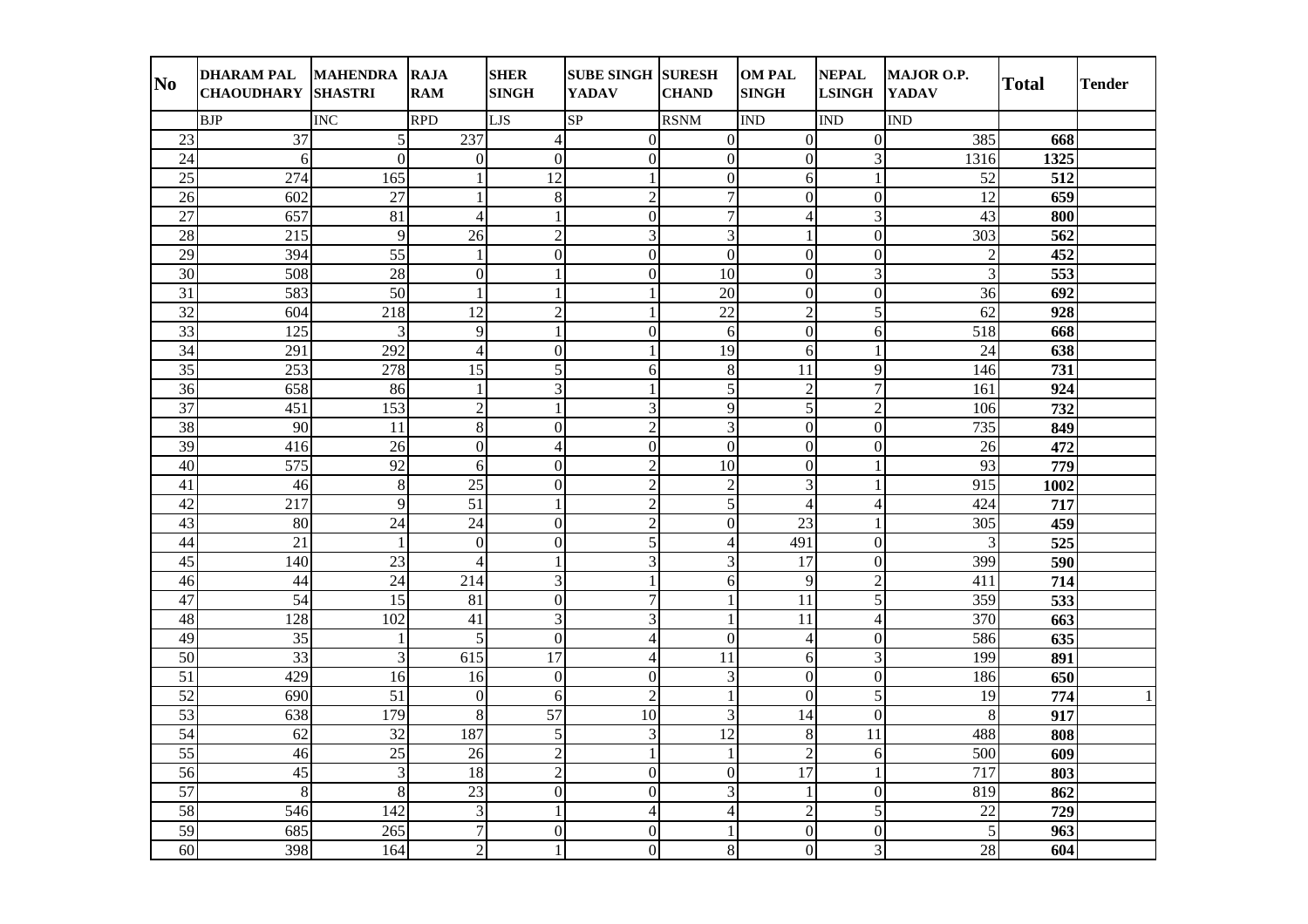| N <sub>0</sub>  | DHARAM PAL MAHENDRA RAJA<br><b>CHAOUDHARY SHASTRI</b> |                 | <b>RAM</b>       | <b>SHER</b><br><b>SINGH</b> | <b>SUBE SINGH SURESH</b><br><b>YADAV</b> | <b>CHAND</b>     | <b>OM PAL</b><br><b>SINGH</b> | <b>NEPAL</b><br><b>LSINGH</b> | MAJOR O.P.<br><b>YADAV</b> | <b>Total</b>     | <b>Tender</b> |
|-----------------|-------------------------------------------------------|-----------------|------------------|-----------------------------|------------------------------------------|------------------|-------------------------------|-------------------------------|----------------------------|------------------|---------------|
|                 | <b>BJP</b>                                            | <b>INC</b>      | <b>RPD</b>       | <b>LJS</b>                  | SP                                       | <b>RSNM</b>      | <b>IND</b>                    | <b>IND</b>                    | <b>IND</b>                 |                  |               |
| 61              | 25                                                    | $\overline{0}$  | $\mathbf{1}$     | $\overline{0}$              | $\overline{0}$                           | 3                | $\mathbf{0}$                  | 1                             | 442                        | 472              |               |
| 62              | 205                                                   | 47              | $\overline{4}$   | $\mathbf{0}$                | 26                                       | $\overline{5}$   | 1                             | $\overline{7}$                | 286                        | 581              |               |
| $\overline{63}$ | 223                                                   | $\overline{58}$ | $\overline{12}$  | $\overline{0}$              | 132                                      | $\mathbf{1}$     | $\overline{c}$                | $\overline{\mathcal{L}}$      | 219                        | 651              |               |
| 64              | 109                                                   | 31              | 25               | $\mathbf{1}$                | $\overline{2}$                           | 3                | $\mathbf{1}$                  | $\overline{2}$                | 418                        | 592              |               |
| 65              | 72                                                    | 63              | 197              | $\overline{4}$              | $\overline{7}$                           | $\overline{c}$   | 6                             | $\overline{c}$                | 309                        | 662              |               |
| 66              | 170                                                   | 10              | 16               | $\boldsymbol{2}$            | $\mathbf{0}$                             |                  | $\mathbf{1}$                  | $\overline{2}$                | 278                        | 480              |               |
| 67              | 291                                                   | 27              | $\mathbf{1}$     | $\mathbf{0}$                | $\mathbf{0}$                             | $\boldsymbol{0}$ | $\theta$                      | $\overline{0}$                | 177                        | 496              |               |
| 68              | 279                                                   | $\overline{37}$ | 6                | $\mathbf{0}$                | $\mathbf{0}$                             | $\overline{0}$   | $\overline{0}$                | $\overline{\mathbf{3}}$       | 304                        | 629              |               |
| 69              | 189                                                   | 42              | $\overline{4}$   | $\mathbf{1}$                | $\mathbf{0}$                             | $\boldsymbol{0}$ | 1                             | $\overline{0}$                | 75                         | 312              |               |
| 70              | 149                                                   | 98              | 14               | $\mathbf{0}$                | $\mathbf{0}$                             | $\overline{4}$   | $\overline{4}$                | $\overline{2}$                | 450                        | 721              |               |
| 71              | 208                                                   | 23              | 19               | 40                          | $\sqrt{2}$                               | $\overline{c}$   | 1                             | $\overline{4}$                | 588                        | 887              |               |
| 72              | 233                                                   | 72              | $\overline{2}$   | $\mathbf{1}$                | $\mathbf{1}$                             | 5                | 5                             | 8                             | 375                        | 702              |               |
| $\overline{73}$ | $\overline{34}$                                       | $\overline{2}$  | $\overline{18}$  | $\overline{0}$              | $\mathbf{1}$                             | $\mathbf{1}$     | $\overline{2}$                | $\mathbf{1}$                  | 486                        | $\overline{545}$ |               |
| 74              | 475                                                   | 120             | 6                | $\mathbf{0}$                | $\mathbf{1}$                             | 5                | $\mathbf{1}$                  | $\overline{2}$                | 39                         | 649              |               |
| 75              | 601                                                   | 89              | $\boldsymbol{0}$ | $\boldsymbol{0}$            | $\mathbf{0}$                             | $\overline{2}$   | 1                             | $\mathbf{0}$                  | 49                         | 742              |               |
| 76              | 315                                                   | 143             | $\,8\,$          | $\sqrt{2}$                  | $\sqrt{2}$                               | $\overline{c}$   | $\overline{4}$                | $\overline{8}$                | 193                        | 677              |               |
| 77              | 231                                                   | 127             | $\overline{10}$  | $\overline{5}$              | 3                                        | $\overline{5}$   | $\overline{12}$               | $\overline{4}$                | 57                         | 454              |               |
| 78              | 400                                                   | $\overline{57}$ | 5                | $\overline{2}$              | $\mathbf{1}$                             |                  | $\overline{7}$                | 6                             | $\overline{95}$            | 574              |               |
| 79              | 429                                                   | $\overline{20}$ | $\overline{4}$   | $\overline{3}$              | 8                                        | $\overline{8}$   | 6                             | $\overline{2}$                | 133                        | 613              |               |
| 80              | 454                                                   | 81              | $\overline{4}$   | $\overline{7}$              | $\mathbf{0}$                             | $8\,$            | $\overline{4}$                | $\overline{4}$                | 94                         | 656              |               |
| 81              | 724                                                   | 30              | $\mathbf{0}$     | $\Omega$                    | $\overline{0}$                           | 3                | $\theta$                      | $\overline{2}$                | 36                         | 795              |               |
| 82              | 532                                                   | 62              | $\overline{10}$  | $\mathbf{0}$                | $\boldsymbol{0}$                         |                  |                               | $\overline{4}$                | 105                        | 715              |               |
| 83              | $\overline{735}$                                      | 18              | $\mathfrak{Z}$   | $\mathbf{0}$                | $\overline{0}$                           |                  | $\overline{0}$                | $\overline{0}$                | 3                          | 760              |               |
| 84              | $\overline{641}$                                      | $\overline{32}$ | $\mathfrak{Z}$   | 6                           | $\overline{2}$                           | $\mathbf{0}$     | $\mathbf{0}$                  | $\overline{0}$                | $\overline{12}$            | 696              |               |
| 85              | 67                                                    | 6               | 182              | 3                           | $\mathbf{1}$                             | $\overline{c}$   | 5                             | $\mathbf{1}$                  | 919                        | 1186             |               |
| 86              | 320                                                   | 23              | $\overline{4}$   | $\overline{17}$             | $\mathbf{1}$                             | 3                | $\overline{2}$                | 6                             | 312                        | 688              |               |
| 87              | $\overline{51}$                                       | $\sqrt{2}$      | 53               | 10                          | $\overline{4}$                           |                  | 11                            | $\overline{2}$                | 940                        | 1074             |               |
| 88              | 187                                                   | 24              | 11               | $\overline{5}$              | 4                                        | 20               | 7                             | $\overline{8}$                | 544                        | 810              |               |
| 89              | 295                                                   | $\overline{45}$ | 15               | $\overline{26}$             | $\mathfrak{Z}$                           | 37               | $\overline{2}$                | $\overline{2}$                | 206                        | 631              |               |
| 90              | 313                                                   | 48              | 23               | $\sqrt{2}$                  | $\boldsymbol{0}$                         | 36               | 1                             | $\overline{4}$                | 116                        | 543              |               |
| 91              | 187                                                   | $\overline{20}$ | $\mathfrak{Z}$   | $\overline{2}$              | $\mathbf{1}$                             | $\overline{93}$  | 1                             | $\overline{5}$                | 262                        | 574              |               |
| 92              | 102                                                   | 46              | $\overline{2}$   | 5                           | $\boldsymbol{0}$                         | $\overline{15}$  | $\mathbf{1}$                  | $\overline{3}$                | 337                        | 511              |               |
| 93              | $\overline{702}$                                      | $\mathbf{1}$    | $\mathbf{1}$     | $\mathbf{0}$                | $\mathbf{0}$                             | $\mathbf{0}$     | $\overline{0}$                | $\overline{0}$                | $\overline{7}$             | 711              |               |
| 94              | 309                                                   | 35              | $\overline{0}$   | $\boldsymbol{2}$            | 6                                        | 20               | 36                            | 3                             | 47                         | 458              |               |
| 95              | 351                                                   | 149             | $\mathfrak{Z}$   | 34                          | $\mathbf{0}$                             | $\overline{7}$   | 16                            | $\overline{c}$                | 73                         | 635              |               |
| 96              | 479                                                   | 77              | $\overline{4}$   | 1                           | $\overline{c}$                           | 6                | 39                            | $\overline{7}$                | 251                        | 866              | $\mathbf{1}$  |
| 97              | 834                                                   | 40              | $\boldsymbol{0}$ | $\overline{13}$             | $\boldsymbol{0}$                         | $\overline{15}$  | $\boldsymbol{0}$              | $\overline{0}$                | 43                         | 945              |               |
| 98              | 207                                                   | $\overline{7}$  | 9                | 3                           | 19                                       | $\overline{0}$   | $\mathbf{1}$                  | $\mathbf{1}$                  | 392                        | 639              |               |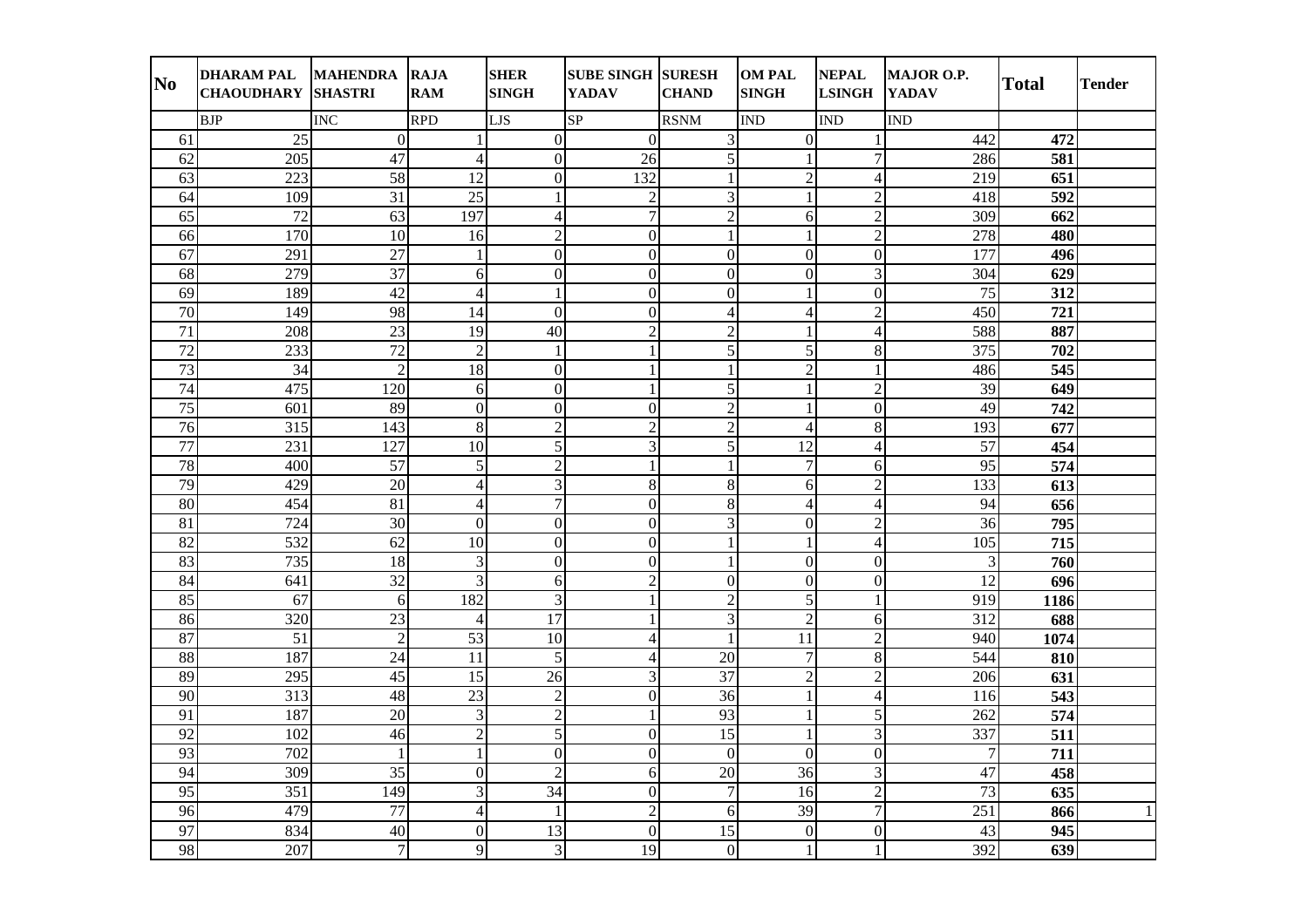| N <sub>0</sub> | DHARAM PAL MAHENDRA RAJA<br><b>CHAOUDHARY SHASTRI</b> |                  | <b>RAM</b>      | <b>SHER</b><br><b>SINGH</b> | <b>SUBE SINGH SURESH</b><br><b>YADAV</b> | <b>CHAND</b>             | <b>OM PAL</b><br><b>SINGH</b> | <b>NEPAL</b><br><b>LSINGH</b> | MAJOR O.P.<br><b>YADAV</b> | <b>Total</b>     | <b>Tender</b>  |
|----------------|-------------------------------------------------------|------------------|-----------------|-----------------------------|------------------------------------------|--------------------------|-------------------------------|-------------------------------|----------------------------|------------------|----------------|
|                | <b>BJP</b>                                            | <b>INC</b>       | <b>RPD</b>      | <b>LJS</b>                  | SP                                       | <b>RSNM</b>              | <b>IND</b>                    | <b>IND</b>                    | <b>IND</b>                 |                  |                |
| 99             | 328                                                   | 18               | $\overline{24}$ | $\mathbf{1}$                |                                          |                          | $\overline{0}$                |                               | 351                        | 725              |                |
| 100            | 228                                                   | 130              | 11              | $\mathbf{1}$                | 3                                        | $\boldsymbol{0}$         | 3                             | $\mathbf{1}$                  | 168                        | 545              |                |
| 101            | 288                                                   | 111              | 6               | $\mathbf{1}$                | $\mathbf{0}$                             | $\overline{0}$           | $\mathbf{0}$                  | $\overline{4}$                | 102                        | 512              |                |
| 102            | 438                                                   | 216              | 9               | 6                           | $\overline{2}$                           | $\overline{c}$           | $\overline{2}$                | $\overline{3}$                | 47                         | 725              |                |
| 103            | 281                                                   | 54               | 12              | $\overline{2}$              | $\mathbf{0}$                             | $\mathbf{1}$             | $\overline{0}$                | $\overline{c}$                | 327                        | 679              |                |
| 104            | 552                                                   | 113              | $\overline{c}$  | 5                           | $\overline{0}$                           | 21                       | $\overline{0}$                | $\overline{c}$                | 17                         | 712              |                |
| 105            | 461                                                   | 186              | $17\,$          | $\Omega$                    | $\mathbf{0}$                             | 9                        |                               | $\overline{4}$                | 75                         | 753              |                |
| 106            | 787                                                   | 110              | $\overline{2}$  | 44                          | $\sqrt{2}$                               | $\mathbf{1}$             | $\overline{c}$                | $\overline{4}$                | 32                         | 984              |                |
| 107            | 602                                                   | 39               | $\overline{0}$  | $\overline{4}$              | $\mathbf{0}$                             | $\overline{0}$           | $\mathbf{1}$                  | $\mathbf{1}$                  | $\overline{37}$            | 684              | $\mathbf{1}$   |
| 108            | 274                                                   | 52               | 9               | $\mathbf{1}$                | $\overline{2}$                           | $\mathbf{0}$             | $\overline{2}$                | 6                             | 308                        | 654              |                |
| 109            | 261                                                   | 39               | 9               | 3                           | 1                                        | 3                        | $\overline{c}$                | $\overline{c}$                | 453                        | 773              |                |
| 110            | 191                                                   | 95               | $\overline{4}$  | $\overline{2}$              | $\overline{2}$                           | 26                       | 3                             | 5                             | 319                        | 647              |                |
| 111            | 262                                                   | 143              | $\overline{7}$  | $\overline{2}$              | $\overline{2}$                           | $\overline{7}$           | 26                            | 6                             | 190                        | 645              |                |
| 112            | 187                                                   | 19               | $\overline{2}$  | $\mathbf{1}$                | $\mathbf{1}$                             | $\boldsymbol{0}$         |                               | $\overline{2}$                | 379                        | 592              |                |
| 113            | 429                                                   | 46               | $\sqrt{5}$      | 3                           | $\overline{2}$                           | $\overline{4}$           | $\overline{2}$                | $\overline{5}$                | 371                        | 867              |                |
| 114            | 525                                                   | 61               | 5               | $\mathbf{0}$                | $\overline{2}$                           | $\overline{4}$           | $\overline{0}$                | $\overline{5}$                | 237                        | 839              |                |
| 115            | $\overline{313}$                                      | 136              | $\overline{30}$ | $\overline{4}$              | $\theta$                                 | 1                        | $\overline{c}$                | $\overline{7}$                | 102                        | 595              |                |
| 116            | 259                                                   | 17               | $\mathfrak{Z}$  | $\mathbf{1}$                | 1                                        |                          | $\overline{2}$                | $\overline{3}$                | 186                        | 473              |                |
| 117            | 583                                                   | 120              | $\overline{0}$  | $\overline{2}$              |                                          | $\overline{\mathcal{A}}$ | 8                             | $\overline{2}$                | 16                         | 736              |                |
| 118            | 262                                                   | $\overline{33}$  | $\overline{4}$  | $\overline{7}$              | $\mathfrak{Z}$                           | $\overline{5}$           | 19                            | $\overline{3}$                | 276                        | 612              |                |
| 119            | 317                                                   | $\overline{53}$  | $\,8\,$         | $\overline{4}$              | $\mathbf{0}$                             | $\mathbf{1}$             | $\mathbf{1}$                  | $\overline{2}$                | 194                        | 580              |                |
| 120            | $\overline{662}$                                      | 73               | $\overline{2}$  | 11                          | $\mathbf{1}$                             | $\overline{2}$           | 6                             | $\overline{2}$                | 42                         | 801              |                |
| 121            | 752                                                   | $\overline{62}$  | $\overline{3}$  | $\overline{13}$             | $\mathbf{0}$                             | $\mathbf{0}$             | 1                             | $\overline{0}$                | $\overline{7}$             | 838              |                |
| 122            | 210                                                   | 136              | 5               | 3                           | $\boldsymbol{0}$                         | $\overline{2}$           | $\overline{c}$                | $\overline{c}$                | 43                         | 403              |                |
| 123            | 428                                                   | 214              | $\mathfrak{Z}$  | 5                           | $\overline{4}$                           | 6                        | $\overline{5}$                | $\overline{4}$                | 87                         | 756              |                |
| 124            | $\overline{351}$                                      | 56               | $\overline{2}$  | 22                          | $\sqrt{2}$                               | $\overline{22}$          | $\overline{4}$                | $\mathbf{1}$                  | $\overline{54}$            | 514              |                |
| 125            | $\overline{213}$                                      | $\overline{33}$  | $\overline{4}$  | 85                          | $\mathbf{1}$                             | $\overline{10}$          | 3                             | $\overline{5}$                | 313                        | 667              |                |
| 126            | 64                                                    | 141              | $\overline{11}$ | 47                          | $\mathbf{0}$                             |                          | $\overline{4}$                | $\overline{4}$                | 110                        | 382              |                |
| 127            | 477                                                   | $\overline{211}$ | $\mathbf{1}$    | $\overline{2}$              | $\overline{0}$                           | $\mathbf{0}$             | $\mathbf{0}$                  | $\overline{0}$                | 11                         | $\overline{702}$ |                |
| 128            | 231                                                   | 64               | 3               | $\mathbf{0}$                |                                          | $\overline{7}$           | 3                             | $\overline{c}$                | 570                        | 881              |                |
| 129            | 305                                                   | 25               | $\sqrt{2}$      | $\mathbf{0}$                | $\mathbf{0}$                             |                          | 11                            | $\mathbf{1}$                  | 55                         | 400              |                |
| 130            | 184                                                   | 77               | 6               | $\overline{0}$              | $\overline{2}$                           | 1                        | 21                            | $\overline{\mathbf{3}}$       | 507                        | 801              |                |
| 131            | 350                                                   | $\overline{15}$  | $\overline{2}$  | $\overline{2}$              | $\mathbf{1}$                             | $\boldsymbol{0}$         | $\mathbf{0}$                  | $\overline{0}$                | 38                         | 408              |                |
| 132            | 258                                                   | 84               | 11              | $\overline{2}$              | $\mathbf{0}$                             | $\overline{2}$           | $\overline{3}$                | $\overline{5}$                | 663                        | 1028             |                |
| 133            | 89                                                    | 18               | 11              | $\mathbf{1}$                | $\mathbf{0}$                             | 4                        | $\overline{3}$                | $\overline{c}$                | 453                        | 581              |                |
| 134            | 416                                                   | 139              | $\mathbf{1}$    | $\mathbf{1}$                | $\mathbf{1}$                             | $\mathbf{1}$             | 3                             | $\mathbf{1}$                  | 113                        | 676              |                |
| 135            | 389                                                   | 16               | $\overline{c}$  | $\mathbf{0}$                | $\mathbf{0}$                             | $\boldsymbol{0}$         |                               | $\overline{0}$                | 85                         | 493              |                |
| Total          | 42019                                                 | 8685             | 3295            | 658                         | 353                                      | 778                      | 1076                          | 415                           | 36013                      | 93292            | $\overline{5}$ |